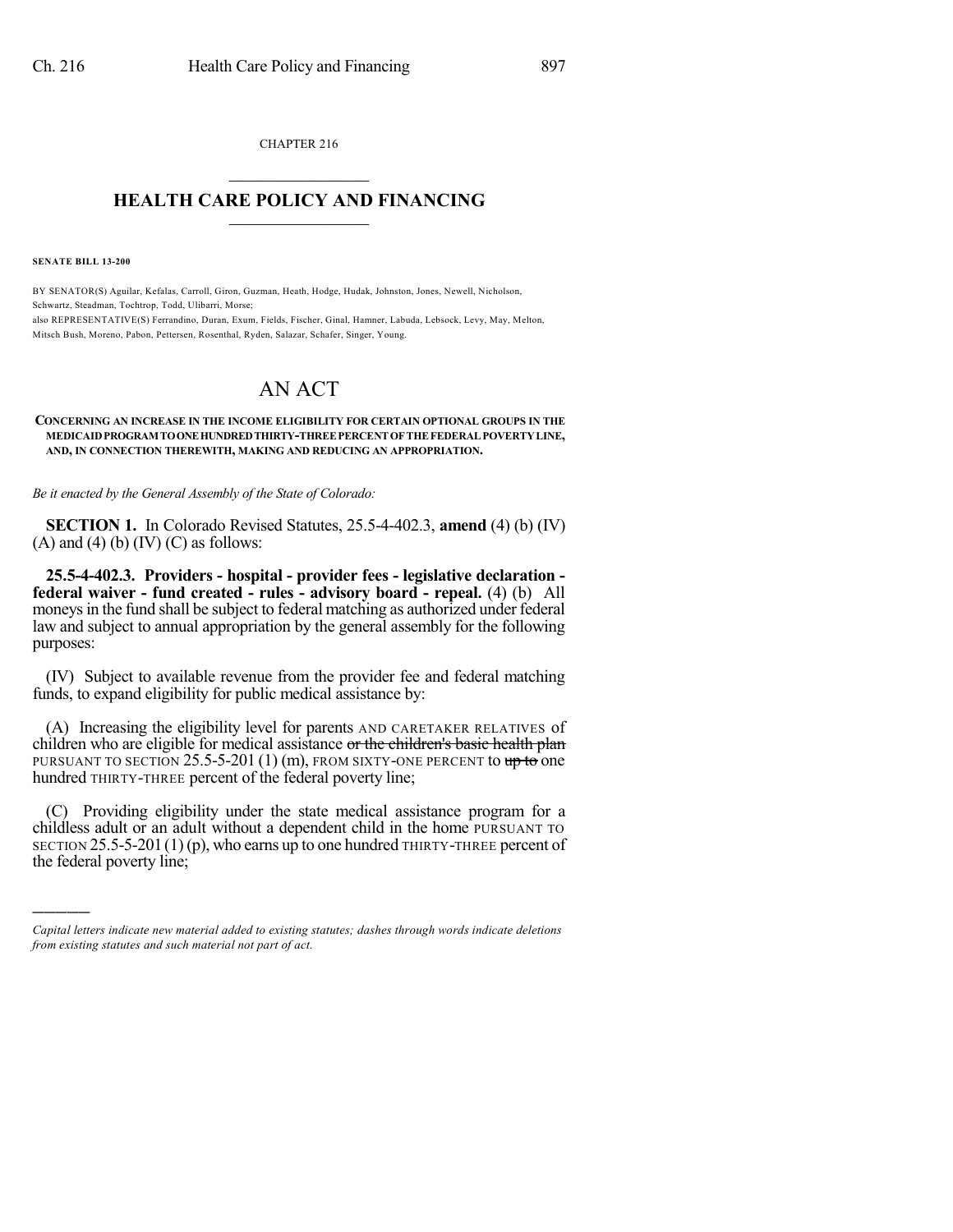**SECTION 2.** In Colorado Revised Statutes, 25.5-5-201, **amend** (1) (m) and (1) (p) as follows:

**25.5-5-201. Optional provisions - optional groups - repeal.** (1) The federal government allows the state to select optional groups to receive medical assistance. Pursuant to federal law, any person who is eligible for medical assistance under the optional groups specified in this section shall receive both the mandatory services specified in sections 25.5-5-102 and 25.5-5-103 and the optional services specified in sections 25.5-5-202 and 25.5-5-203. Subject to the availability of federal financial aid funds, the following are the individuals or groupsthat Colorado hasselected as optional groups to receive medical assistance pursuant to this article and articles 4 and 6 of this title:

(m)  $(H)$   $(H)$  Parents AND CARETAKER RELATIVES of children who are eligible for the medical assistance program or the children's basic health plan, article 8 of this title, whose family income does not exceed a specified ONE HUNDRED THIRTY-THREE percent of the federal poverty line, adjusted for family size. as set by the state board by rule, which percentage shall be not less than one hundred percent.

 $(B)$  Notwithstanding the provisions of sub-subparagraph $(A)$  of this subparagraph (I), if the moneys in the hospital provider fee cash fund established pursuant to section 25.5-4-402.3 (4), together with the corresponding federal matching funds, are insufficient to fully fund all of the purposes described in section 25.5-4-402.3 (4) (b), after receiving recommendations from the hospital provider fee oversight and advisory board established pursuant to section 25.5-4-402.3 (6), for parents of children eligible for the medical assistance program or the children's basic health plan, the state board by rule adopted pursuant to the provisions of section 25.5-4-402.3 (5) (b) (III) may reduce the medical benefits offered to such parent whose family income exceeds sixty percent of the federal poverty line or reduce the percentage of the federal poverty line to below one hundred percent, but the percentage shall not be reduced to below sixty percent.

 $(C)$  Notwithstanding the provisions of sub-subparagraph  $(A)$  of this subparagraph (I), until the state department receives federal authorization to increase the percentage of the federal poverty line for parents of children eligible for the medical assistance programor the children's basic health plan, the percentage of the federal poverty line shall be not less than sixty percent. Within sixty days after the state department receives authorization to increase the percentage of the federal poverty line, the executive director shall send written notice to the revisor of statutes informing him or her of the authorization. This sub-subparagraph (C) is repealed, effective the July 1 following the receipt of the notice to the revisor of statutes.

# (II) Repealed.

(p)  $(H)$  Subject to federal approval, persons over eighteen years of age ADULTS who are childless or without a dependent child in the home, AS DESCRIBED IN SECTION 1902 (a) (10) (A) (i) (VIII) OF THE SOCIAL SECURITY ACT, 42 U.S.C. SEC 1396a, WHO HAVE ATTAINED NINETEEN YEARS OF AGE BUT HAVE NOT ATTAINED SIXTY-FIVE YEARS OF AGE, and whose family income does not exceed a specified percentage ONE HUNDRED THIRTY-THREE PERCENT of the federal poverty line,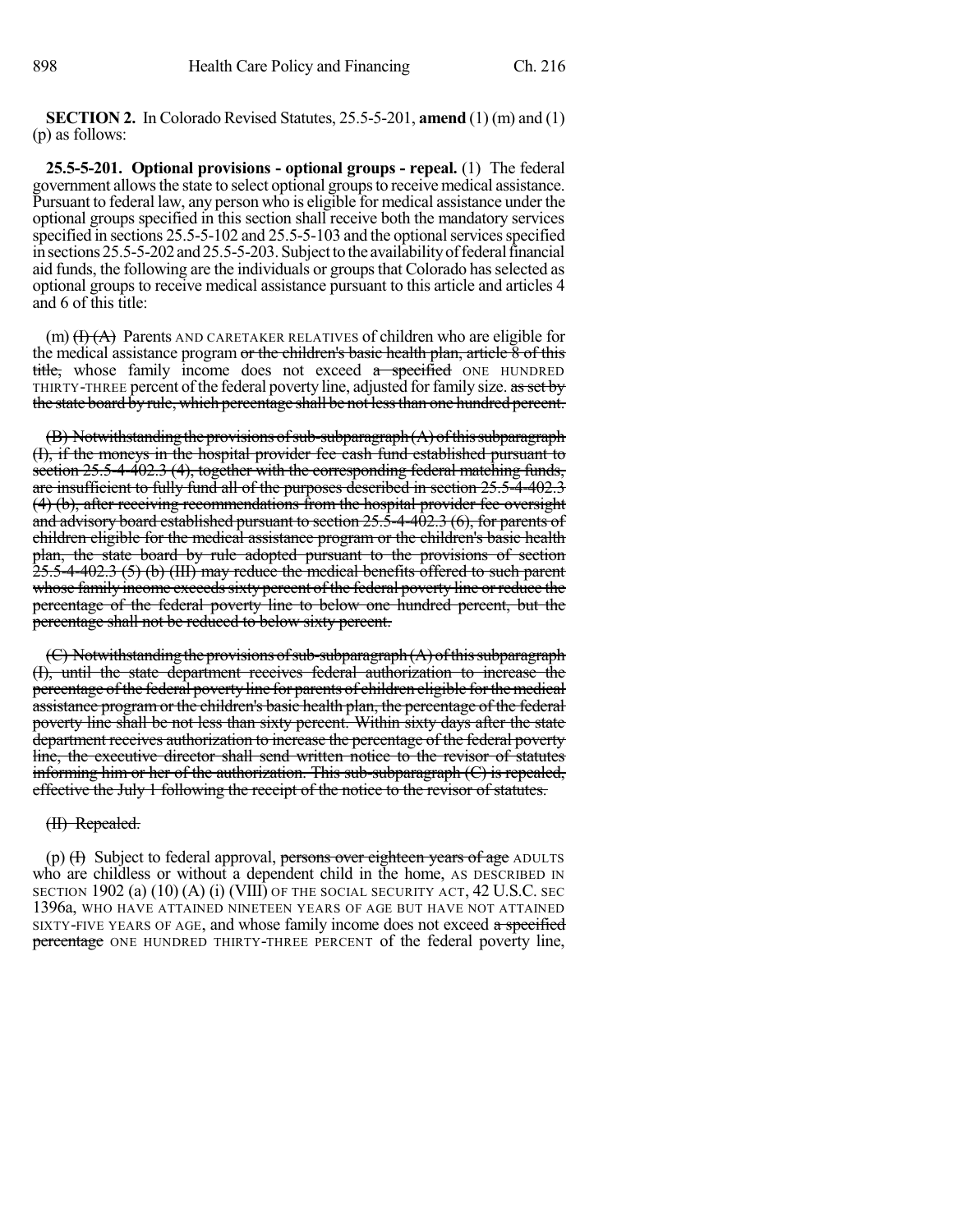adjusted for family size. and as set by the state board by rule, which percentage shall be not less than one hundred percent.

(II) Notwithstanding the provisions of subparagraph (I) of this paragraph (p), if the moneys in the hospital provider fee cash fund established pursuant to section 25.5-4-402.3 (4), together with the corresponding federal matching funds, are insufficient to fully fund all of the purposes described in section 25.5-4-402.3 (4) (b), after receiving recommendations from the hospital provider fee oversight and advisory board established pursuant to section 25.5-4-402.3 (6), for childless persons or for persons without a dependent child in the home, the state board by rule adopted pursuant to the provisions of section  $25.5-4-402.3$  (5) (b) (III) may reduce the medical benefits offered or the percentage of the federal poverty line to below one hundred percent or may eliminate this eligibility group.

### (III) Repealed.

**SECTION 3. Appropriation - adjustments to 2013 long bill.** (1) In addition to any other appropriation, there is hereby appropriated to the department of health care policy and financing, for the fiscal year beginning July 1, 2013, the sum of \$1,869,658 and 19.0 FTE, or so much thereof as may be necessary, comprised of \$934,830 from the hospital provider fee cash fund created in section 25.5-4-402.3 (4), Colorado Revised Statutes, and \$934,828 from federal funds, to be allocated to the executive director's office for general administration for the implementation of this act as follows:

- (a) \$1,206,378 and 19.0 FTE for personal services;
- (b) \$125,856 for health, life, and dental;
- (c) \$2,054 for short-term disability;
- (d) \$38,915 for S.B. 04-257 amortization equalization disbursement;

(e) \$35,132 for S.B. 06-235 supplemental amortization equalization disbursement;

- (f) \$146,190 for operating expenses;
- (g) \$24,910 for the purchase of legal services;
- (h) \$12,122 for the purchase of administrative law judge services;
- (i) \$78,101 for leased space; and
- (j) \$200,000 for general professional services and special projects.

(2) In addition to any other appropriation, there is hereby appropriated to the department of health care policy and financing, for the fiscal year beginning July 1, 2013, the sum of \$1,554,374, or so much thereof as may be necessary, to be allocated to the executive director's office for information technology contracts for the implementation of this act as follows: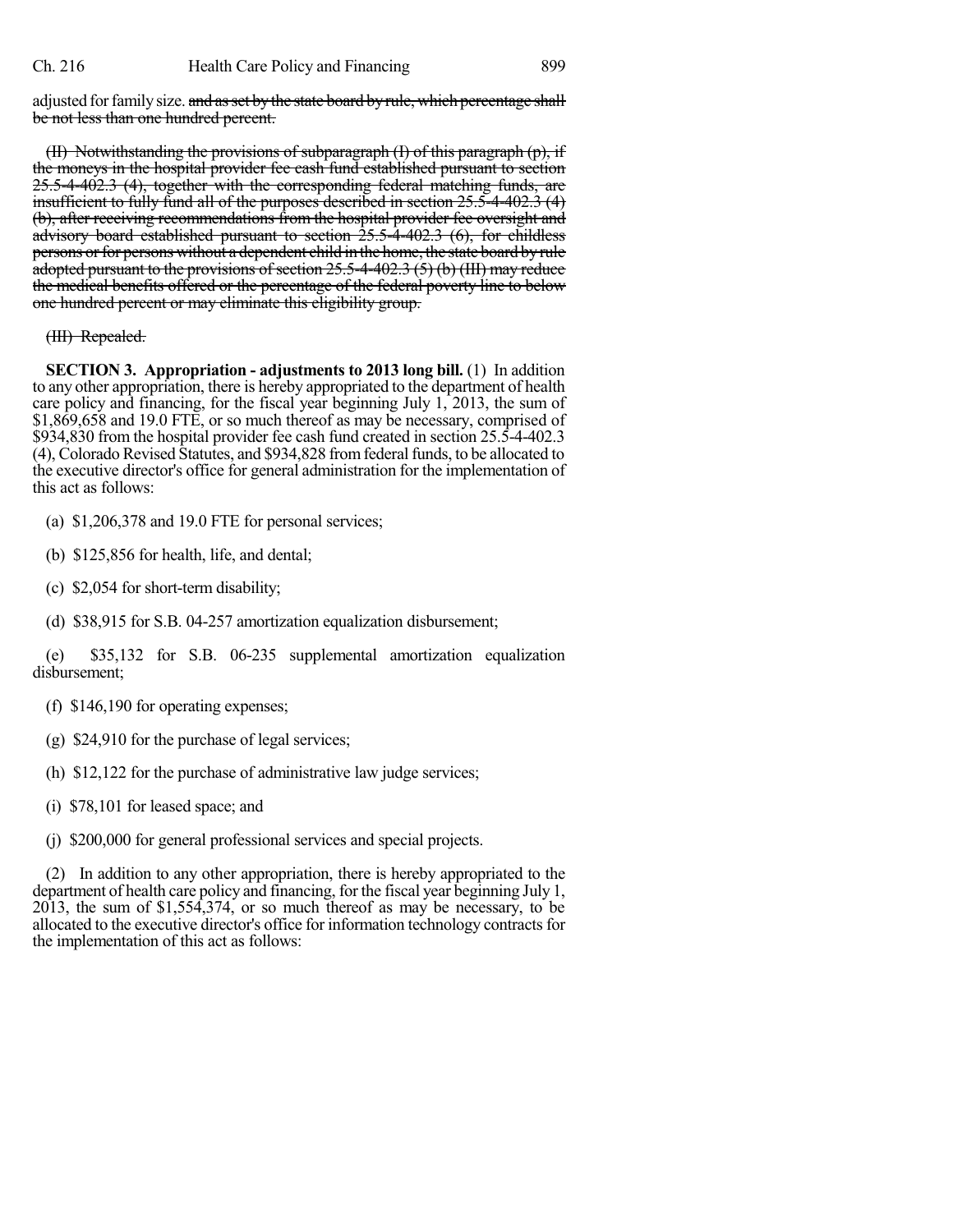(a) \$201,600, comprised of \$100,800 from the hospital provider fee cash fund created in section 25.5-4-402.3 (4), Colorado Revised Statutes, and \$100,800 from federal funds, for medicaid management information system maintenance and projects;

(b) \$595,214, comprised of \$297,607 from the hospital provider fee cash fund created in section 25.5-4-402.3 (4), Colorado Revised Statutes, and \$297,607 from federal funds, for the centralized eligibility vendor; and

(c) \$757,560, comprised of \$378,780 from the hospital provider fee cash fund created in section  $25.\overline{5}$ -4-402.3 (4), Colorado Revised Statutes, and \$378,780 from federal funds, for the Colorado benefits management system modernization project.

(3) In addition to any other appropriation, there is hereby appropriated to the department of health care policy and financing, for the fiscal year beginning July 1, 2013, the sum of \$2,883,599, or so much thereof as may be necessary, to be allocated to the executive director's office for eligibility determinations and client services for the implementation of this act as follows:

(a) \$11,017, comprised of \$197 from the general fund, \$5,312 from the hospital provider fee cash fund created in section 25.5-4-402.3 (4), Colorado Revised Statutes, and \$5,508 from federal funds, for medical identification cards;

(b) \$1,537,200, comprised of \$768,600 from the hospital provider fee cash fund created in section 25.5-4-402.3 (4), ColoradoRevised Statutes, and \$768,600 from federal funds, for contracts for special eligibility determinations;

(c) \$104,712, comprised of \$31,414 from the general fund, \$20,942 from local funds, and \$52,356 from federal funds, for county administration;

(d) \$1,023,453, comprised of \$451,727 fromthe hospital provider fee cash fund created in section 25.5-4-402.3 (4), Colorado Revised Statutes, and \$571,726 from federal funds for hospital provider fee county administration costs; and

(e) \$207,217, comprised of \$4,132 from the general fund, \$99,477 from the hospital provider fee cash fund created in section 25.5-4-402.3 (4), Colorado Revised Statutes, and \$103,608 from federal funds for customer outreach.

(4) In addition to any other appropriation, there is hereby appropriated to the department of health care policy and financing, for the fiscal year beginning July 1, 2013, the sum of \$410,502, orso much thereof as may be necessary, for allocation to the executive director's office for utilization and quality review contracts related to the implementation of this act. Of said sum, \$3,802 is from the general fund, \$102,762 is from the hospital provider fee cash fund created in section 25.5-4-402.3 (4), Colorado Revised Statutes, and \$303,938 is from federal funds.

(5) Forthe implementation ofthis act, appropriations made in the annual general appropriation act to the department of health care policy and financing forthe fiscal year beginning July 1, 2013, for medical service premiums are adjusted as follows:

(a) The general fund appropriation is decreased by \$934,367;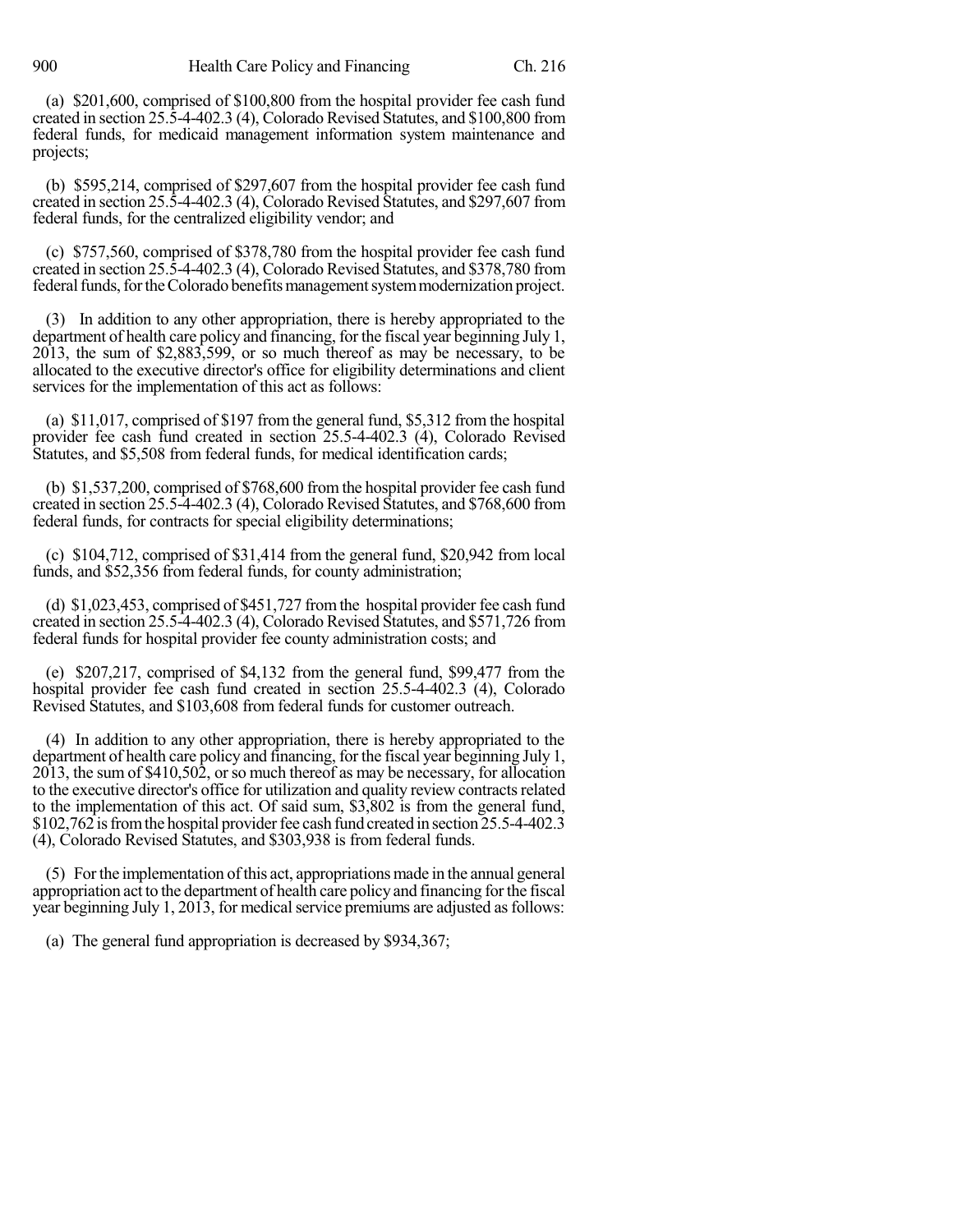(b) The cash funds appropriation from the hospital provider fee cash fund created in section 25.5-4-402.3 (4), Colorado Revised Statutes, is decreased by \$138,501,252;

(c) The cash funds appropriation from the old age pension health and medical care fund created in section 7 (c) of Article XXIV of the Colorado constitution is increased by \$1,745,639; and

(d) The federal funds appropriation is increased by \$412,433,097.

(6) Forthe implementation ofthis act, appropriations made in the annual general appropriation act to the department of health care policy and financing forthe fiscal year beginning July 1, 2013, for behavioral health community programs for behavioral health capitation payments are adjusted as follows:

(a) The general fund appropriation is increased \$76,907;

(b) The appropriation fromthe hospital provider fee cash fund created in section 25.5-4-402.3 (4), Colorado Revised Statutes, is decreased by \$19,260,944; and

(c) The federal funds appropriation is increased by \$52,601,870.

(7) In addition to any other appropriation, there is hereby appropriated, to the department of health care policy and financing, for the fiscal year beginning July 1,  $2013$ , the sum of \$2,007,812, or so much thereof as may be necessary, for allocation to the indigent care program for children's basic health plan medical and dental costs related to the implementation of this act. Of said sum, \$694,706 is from the general fund, \$22,938 is from the children's basic health plan trust created in section 25.5-8-105 (1), Colorado Revised Statutes, and \$1,290,168 is from federal funds.

(8) For the implementation of this act, appropriations made in the annual general appropriation act to the department of health care policy and financing forthe fiscal year beginning July 1, 2013, for other medical services are adjusted as follows:

(a) The cash funds appropriation from the old age pension health and medical care fund created in section 7 (c) of Article XXIV of the Colorado constitution is decreased by \$1,745,639, for the old age pension state medical program.

**SECTION 4. Appropriation - adjustments to 2013 long bill.** (1) In addition to any other appropriation, there is hereby appropriated, out of any moneys in the general fund not otherwise appropriated, to the department of corrections, for the fiscal year beginning July 1, 2013, the sum of \$28,249 and 0.4 FTE, or so much thereof as may be necessary, to be allocated to management for the executive director's office subprogram for the implementation of this act as follows:

(a) \$23,546 and 0.4 FTE for personal services; and

(b) \$4,703 for operating expenses.

(2) For the implementation of this act, appropriations made in the annual general appropriation act to the department of corrections for the fiscal year beginning July